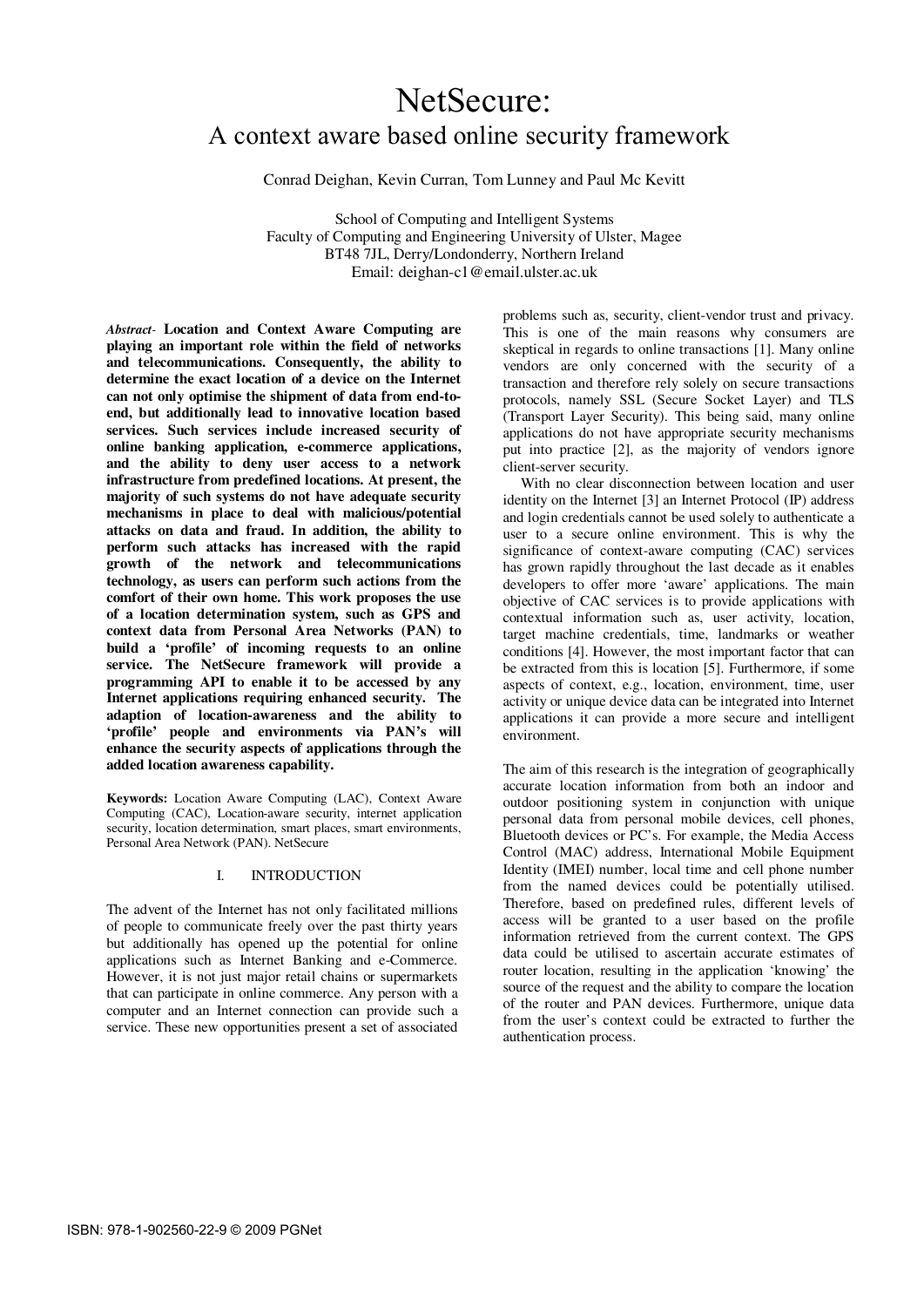The objectives of this research are as follows:

- o Determine router location from GPS enabled devices.
- o Profile person and environment by utilising context from Personal Area Networks.
- o Develop a framework to enable further development of secure online applications.
- o Intelligently access risk from incoming requests.
- o Determine personal access rights based on risk assessment.
- o Deploy the NetSecure application in different benchmarking scenarios.

## II. RELATED WORK

If an application can become context-aware, in particular, location-aware, then developers can offer more powerful and dynamic applications to the end user. Some of these functionalities are: selecting the appropriate language to display the content of a web page, restricting users from non pre-set locations from accessing secure services such as Internet Banking Systems, and in peer-peer networks unnecessary high latency hops can be avoided. This can subsequently optimise security, privacy and routing efficiency [6]. Sripanidkulchai [7], review multimedia delivery systems such as Content Distribution Networks (CDNs) and state that they benefit vastly from an understanding the location of their clients. Such benefits include the identification of servers that are in proximity and the dynamic adaption of multimedia content based on the clients location.

 Vendors of Internet applications such as online banking and e-commerce should use effective and proven mechanisms for the successful authentication to their services. The authentication mechanisms implemented within the online applications must be appropriate to the risk coupled with the services which are being offered. There are various types of risks associated with online banking and e-commerce such as, identity theft, account fraud and money laundering. This is often as a result of a single-factor authentication process, e.g., user name and password. Risk assessments signify that the sole use of a single-factor authentication is insufficient for unrestricted access to an online financial or retail service. This is where vendors should merge multi-factor authentication into their applications, such as multiple uses of, user name, passwords, personal identification numbers (PIN), one-time passwords (OTP) and/or digital certificates [8]. Correctly designed and implemented multi-factor authentication process has proven to be a more reliable fraud deterrent [8]. A successful authentication process is not only depended upon the technology employed, but additionally is depended upon various factors such as customer approval, reliability, policies, scalability and interoperability.

## *A. Security of Internet applications*

The Secure Socket Layer (SSL) protocol, one of the most widely known and used protocols [16] was implemented to protect the shipment of data from end-toend. SSL incorporates all network services that utilise TCP/IP which supports the communication and secure delivery between the client-server paradigm. Netscape, the original developers of the SSL protocol put this protocol into practice to ensure data was routed securely through HTTP, LDAP, IMAP4 and POP3 application layers. SSL can be used for the secure transmission of any related networks service. However it is mostly used in HTTP client-server applications. A wide range of HTTP servers support SSL sessions and additionally Microsoft and Netscape provide integrated SSL software for their browsers [17]. The Transport Layer Security (TLS) protocol, seen as an enhancement to its predecessor SSL [9] is used for the secure and reliable delivery of data within TCP/IP networks, for example, the Internet. TLS ensures that the privacy of information when applications communicate over the Internet. Whenever the client-server has an established connection, the TLS protocol ensures that there is no 'sniffing' or tampering with packets when they are in transit. The TLS protocol comprises two different layers, the record protocol and the handshake protocol. The record protocol facilitates a secure connection together with encryption method such as Data Encryption Standard (DES). Additionally, the handshake protocol enables the client-server to authenticate and decide which encryption algorithm and cryptography keys are used before the exchange of data [9].

#### *B. Geo-Location Awareness*

The integration of geographical awareness mechanisms with such location based services (LBS) and applications have various advantages over non-geographical aware LBS and applications. Such advantages include: increased security for online applications and network infrastructures, the ability to deny access to systems from predefined locations and IP addresses associated with known fraudulent transactions, and additionally, the mechanisms to optimise IP routing and the shipment of data from end-toend. Consequently, developers have seen the potential for the integration of geographical information to such applications and services. Companies such as Quova [10] and NASDAQ [11] have introduced geographical data to their applications where security of data is critical.

#### *C. Positioning Systems*

 Since the arrival of GPS, developers have used it extensively by incorporating its functionality into various applications such as tracking, navigation, logistics, GeoTagging and current location information. This global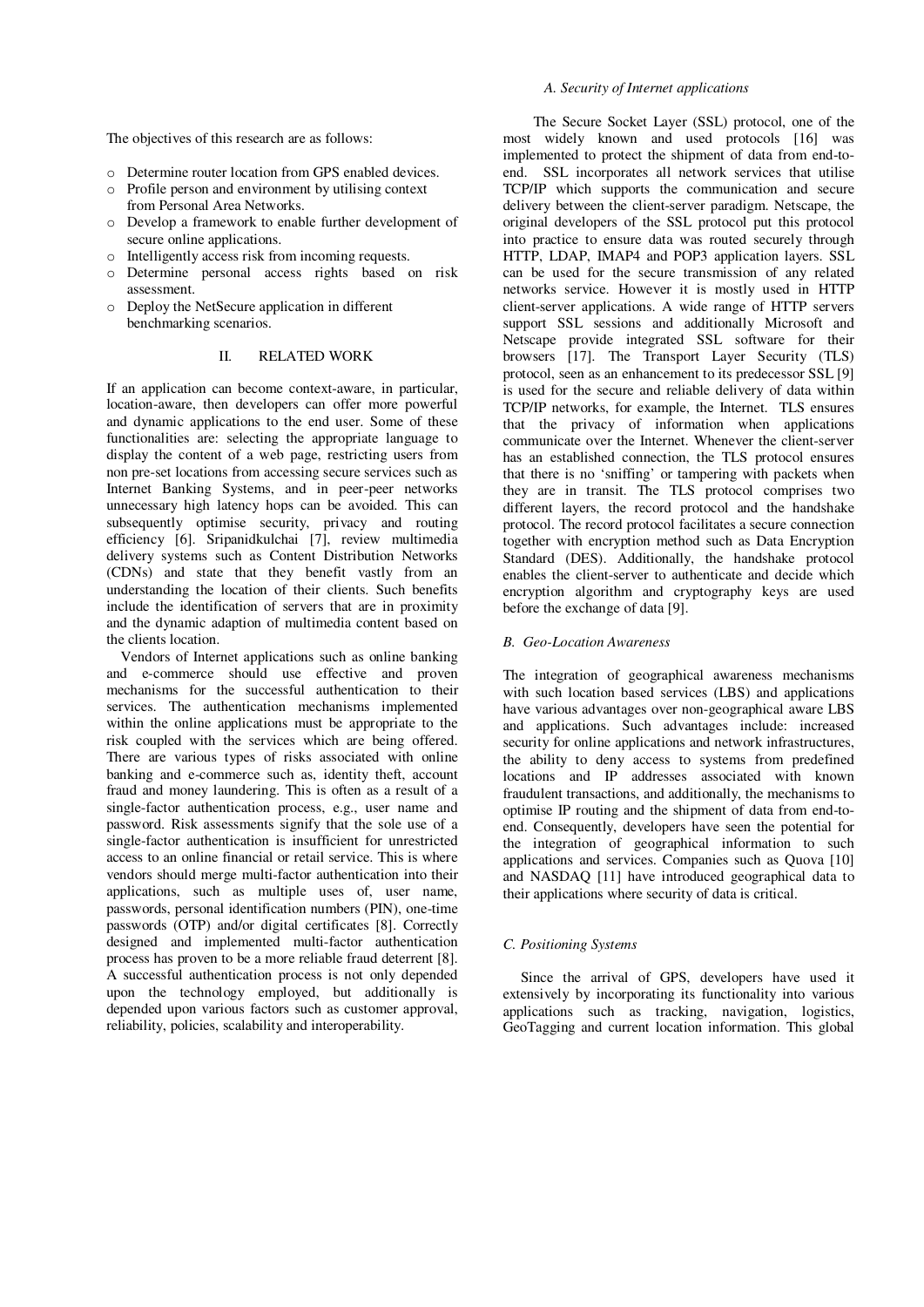navigation satellite system (GNSS) is one of the most common methods for locating a device provided that a GPS receiver is being utilised to capture and calculate location. On average, GPS receivers are capable of pinpointing their current location 95% of the time within 10 meters of a known location. However, they can often offer even greater accuracy, but in some scenarios offer much less [12]. Unlike some positioning systems, the data can be captured and utilized by any person with the technology to-do so. Although GPS seems to have great advantages and even greater accuracy, satellite signals can be easily blocked by buildings.

 The accuracy of a mobile station's location is the key requirement for the effective delivery of location based services over mobile networks. Consequently, the development of such cellular positioning methodologies has been a significant research focus with various localisation algorithms being proposed. Some of the technologies that can be used are, CellID, Time of Arrival (TOA), Angle of Arrival (AOA), Time Difference of Arrival (TDOA), Observed Time Difference (E-OTD), Timing Advance (TA), triangulation and fingerprinting [18]. The GSM cellular network is divided into cells that overlap to enable seamless hand-over techniques when roaming from one mobile station to the other.

 RADAR was the first Wi-Fi signal-strength positioning system intended for indoor use. By exploiting radio frequency (RF) fingerprinting and profiling of the environment, e.g., W-LAN hardware, location of user and machines can be determined inside buildings. Thus, facilitating an indoor location determination system. Tthis provides location-awareness for both applications and services. Bahl and Padmanabhan [13] describe RADAR as "Indoor-GPS".

 The Ekahau Real Time Location System (RTLS) is a pure software solution for real-time tracking dependent upon already deployed Wi-Fi network infrastructures. Twoway Wi-Fi tags are used to obtain the full accuracy and functionality potential that Ekahau offers. However, accuracy is depended upon some additional factors as Ekahau interoperates over existing Wi-Fi infrastructures. A graphical user interface (GUI) is integrated into the software with the intention that full visibility is offered across geographically-dispersed areas. As a result there is no requirement for hardware or software to be installed at remote locations.

## *D. Personal Area Networks (PAN)*

 A Personal Area Network (PAN) is a type of computer network that has the ability to communicate between various devices, such as cell phones, Bluetooth devices and PDA's that are in proximity to one person [14]. However, a device within one person's PAN has the possibility of

belonging to another person. Depending on the technologies employed to contribute to the PAN's infrastructure their coverage can range from a few meters, to at best, a few hundred meters. Interpersonal communication can take place between connected PAN devices and at higher network levels such as Local Area Network (LAN) or the Internet. PAN's are normally hardwired connections, although when the IEEE 802.15 standard was released this opened the potential for Wireless Personal Area Networks (WPAN). Wireless enabled Bluetooth devices are capable of creating WPAN which are sometimes referred to as piconets [19]. Bluetooth is digital communication technology with a short wireless range, ideal for sending and receiving data between mobile phones, computer to mouse, keyboard and printer. The main principle behind this would be to remove unnecessary wires. Internet access is possible when making use of the WPAN as the capability of expansion is possible to include AP's [15]. In addition, WPAN can consist of various other technologies such as Infra-Red (IrDA) and radio frequency connections such as Ultra-Wideband (UWB) and Z-Wave.

 Bluetooth WPAN's can normally be composed of a maximum of eight simultaneous devices in a master-slave setup where the first device is usually the master. These interconnected devices are unique within a person's personal workspace. Consequently when the WPAN is active, data can be extracted to build a unique context profile of a person and their environment. When a person is attempting to logon to a secure environment, the use of a multi-factor authentication gives added security to the system [8]. As an alternative to solely using user names and passwords, the archived context data could be used to aid in the secure authentication of a person. The context profile is forwarded to the master device, which would then be uplinked to the server where the person is attempting to connect. However, if the master device does not have sufficient Internet access, the use of an Ambient Network would be required to intelligently change network types.

### III. DESIGN OF NETSECURE

The previous section has reviewed a wide range of various protocols, methods and mechanisms that have the potential to enhance security aspects of Internet applications. However, none of them offer a complete solution to what is deemed a secure online environment for both, client and vendor. It has become apparent that the security of online applications is not as secure as one would like them to be. This being said, developers cannot rely on  $20<sup>th</sup>$  century technologies in the  $21<sup>st</sup>$  century, e.g., single factor logins, user names and passwords. This section will discuss various aspects of NetSecure together with the potential tools that will be employed to formulate the new framework. The NetSecure framework will comprise of several integrated technologies together to enable the development process to take place. Additionally, this section provides an overview of the proposed solution together with the technical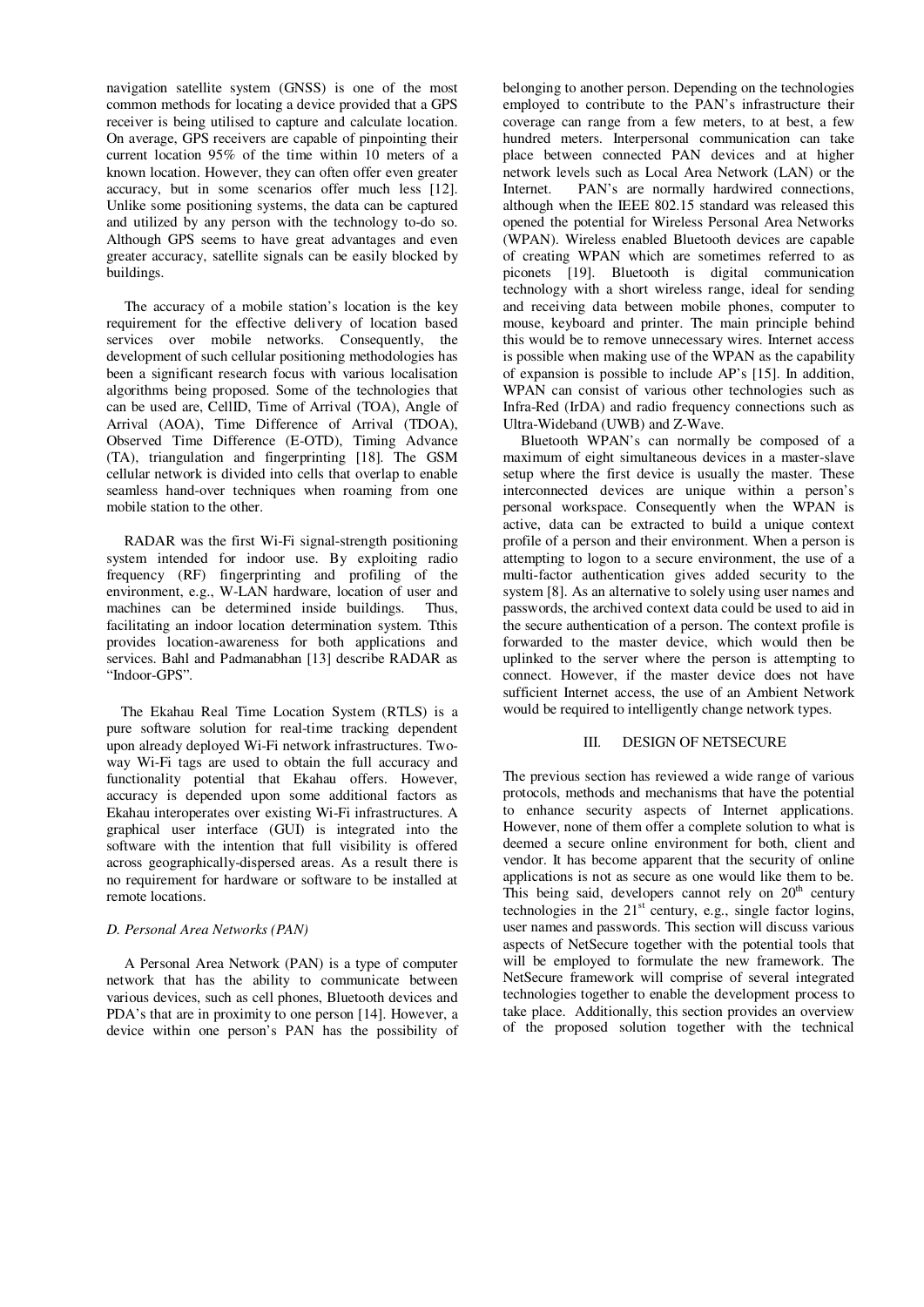documentation required in order to develop the NetSecure framework. As previously stated, NetSecure will comprise several different technologies in order to develop a complete location aware security framework for online applications. These include geographically aware routers, Personal Area Networks (PAN's) and a web server.

 To enable routers to become geographically aware, they will be updated in the bootstrap phase by GPS devices in proximity. The router would sequentially search for these devices and probe the GPS coordinates from each device. Furthermore, these coordinates will then be used to determine the location of the router, which will then be stored within the routing table. Figure 1, shows how the above information is extracted and the routing table is updated.



Figure 1: GPS Devices updating Router

The PAN setup will vary from person-to person. However, the most common devices will be Bluetooth enabled laptops and persons computers, cellular telephones, and personal digital assistants (PDA's). The web server will be used to host the applications developed by utilizing NetSecure. Each potential developer will have different needs in terms of security, incoming countries to be scrutinised in greater detail, and devices of the PAN that need to be probed. Additionally, testing of the proposed NetSecure framework will consist of developing an online banking application. Figure 2 shows the online banking systems application infrastructure.



Figure 2: NetSecure applied to online banking

Upon receiving the user's logon credentials, the web application will automatically seek for a connected PAN to confirm if the user is actually who they say they are. The system will attempt to extract unique data such as the MAC address of each device, IMEI numbers of the cell phone and PDA, GPS coordinates of GPS enabled devices, and the current time of day from each device. Together, this data can be exploited to subsequently determine the identity of the user. Figure 3 shows how the NetSecure banking application determines which access level a user will be granted, which is intelligently coordinated across the banking application.



NetSecure will be developed by utilising a range of tools both hardware and software. In order to ascertain router location, a C++ network level program will be developed to extract GPS coordinates from GPS enabled mobile devices in proximity to the router. Additionally, the main application will be developed with Microsoft Visual Studio, which includes several programming languages and database technology.

#### IV. CONCLUSION

This research focuses on the development of more secure and intelligent online systems where user data and privacy are key. We have reviewed several technologies that enhance security aspects of Internet applications, and various location determination systems that could play a key role for enhancing security aspects. However, none of them offer a complete location aware security solution, sufficient to deter fraudulent and malicious attacks on confidential data. In addition to location playing a key role for enhanced security, context aware computing has opened up new boundaries for computing applications as it can take advantage of the local environment to uniquely identify people and places. The proposed frameworks overall aim is to incorporate such unique data from Personal Area Networks to improve security aspects of online systems.

#### V. REFERENCES

[1] Foresight., (1998). E-commerce sets new rules, Systems Relationships. Marketing, on behalf of Datatec Ltd, 1998 November;1(3).

[2] Junnarkar., S. (2002). http://news.zdnet.co.uk/internet/0,1000000097,2109660,00. htm